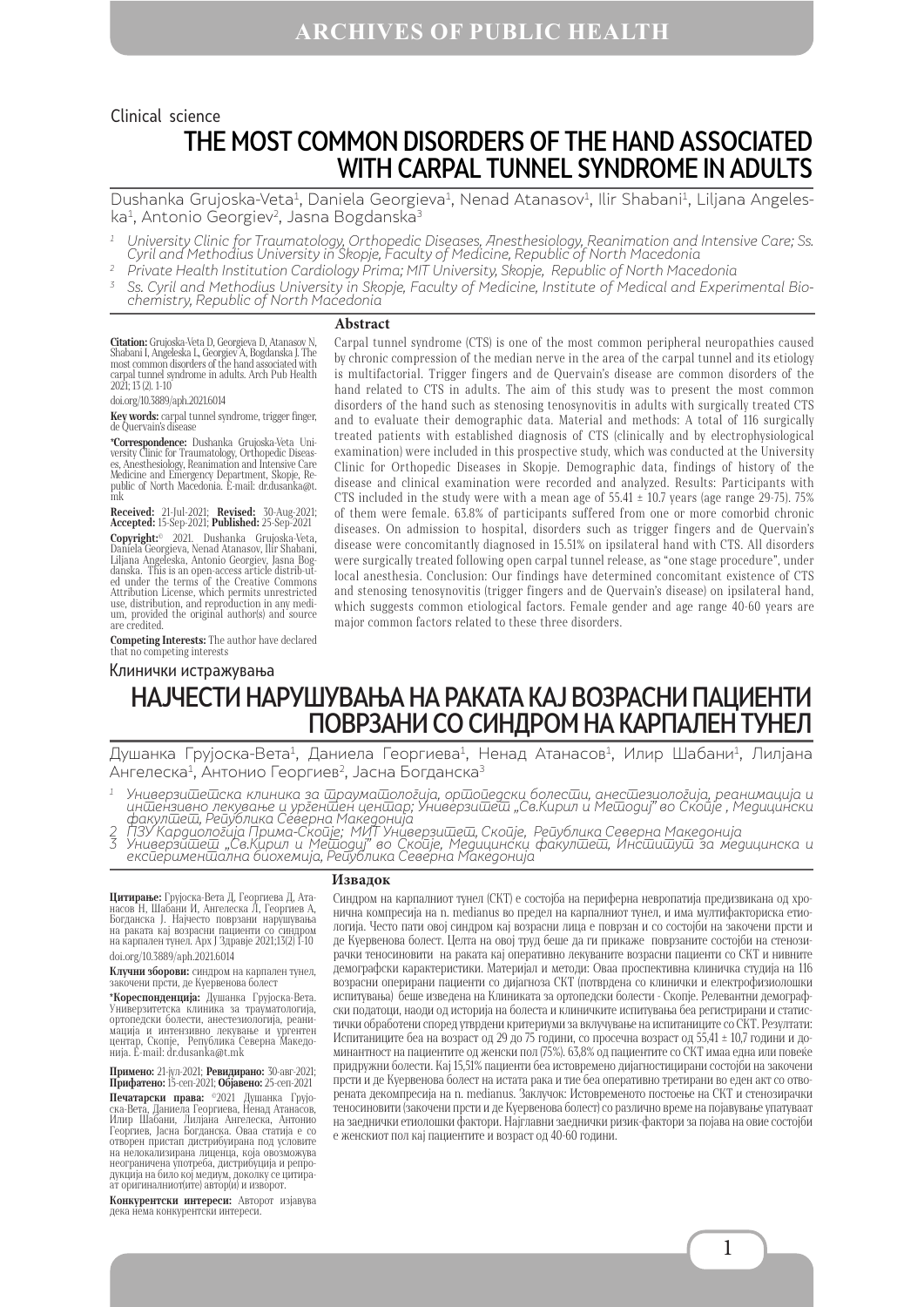## **Introduction**

Carpal tunnel syndrome (CTS) is one of the most common non-traumatic disorders of the hand in adult patients and the most common reason for visiting orthopaedic surgeons. This syndrome is often associated with trigger fingers and de Quervain's disease in adults. These disorders might exist separately, but also might be concomitantly present on the same hand or appear after surgical procedures of one of them.

Carpal tunnel syndrome (CTS) is a peripheral neuropathy caused by chronic compression of the median nerve in the area of the carpal tunnel and its etiology is multifactorial. The clinical picture depends on the duration and intensity of pressure on median nerve, which is a mixed type of nerve with sensitive and motor nerve fibers. At the beginning, the discomfort is in the form of sensory disturbances (numbness, paresthesia and/or pain in the fingers - from the thumb to the radial side of the ring finger, tingling and burning pain even radiating to the elbow or shoulder, nocturnal pains). Later, in more severe cases, when motor component of the median nerve is involved, clumsiness during everyday activities and hypotrophy of tenor muscles, are observed.1 Nocturnal pains are typical due to the additional pressure on median nerve because of the prolonged flexion position of the wrist during sleeping. Shaking of the hand during nights is a typical act in patients with CTS in order to relieve pain.

The exact incidence and prevalence vary depending on the diagnostic criterion. The highest incidence is in patients aged 50-60 years and more often in females.2 The exact prevalence of people with complaints is from 13.0% to 15.8% in the general population, and according to the clinical picture and confirmed by ENMG examinations varies from 2.7% to 5.8%.3 Surgical carpal tunnel release is a treatment of choice in cases where conservative therapy for CTS failed.

Trigger finger is a disorder characterized by an impaired smooth sliding of the flexor tendons of the fingers due to the mechanical entrapment usually at the level of the first annular pulley, caused by multifactorial etiology. Chronic discrepancy between the flexor tendons with tenosynovitis and the first annular pulley is the cause of morphological and functional disorders. According to the Green classification, complaints might be pain and discomfort, painful tenderness on palpation at the level of the metacarpophalangeal joint on palmar side, locking of fingers in flexion/ extension or inability of passive extension of fingers due to flexion contracture of proximal interphalangeal joint.4 Prevalence of 2.6% is frequent in the general population aged 40-60 years.5

Morbus de Quervain (mother's wrist, mommy thumb) is a disorder characterized by an impaired smooth sliding of the tendons of m. abductor pollicis longus (m.APL) and m. extensor pollicis brevis (m.EPB) due to the mechanical entrapment at the level of the first dorsal compartment. Tenosynovitis of those tendons, caused by multifactorial etiology, is a reason for pain and burning sensation in the radial area of the wrist during thumb movements. Complaints are more often in females, especially after delivering a baby.6 Most of the patients have positive provocative Finkelstein's test (pain in the area of radial styloid during passive ulnarward deviation of the wrist). Wolf reported rate of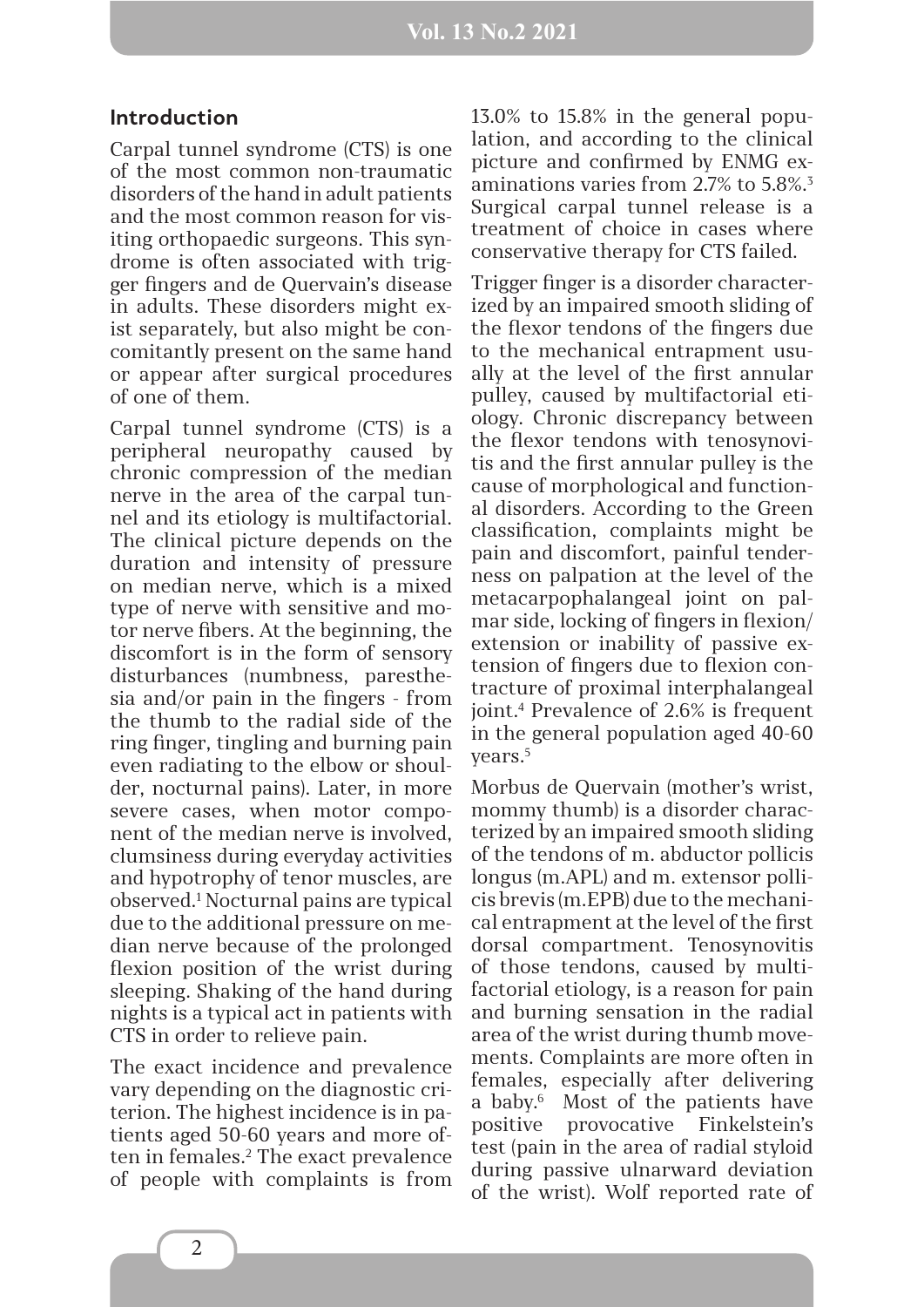de Quervain's disease in 2.8 casesper 1000 persons/year in females and 0.6 cases per 1000 persons/year in males, in a study conducted from 1998-2006 on United States military personnel.7

Surgical release of A1 pulley and first dorsal compartment release are done in cases where conservative therapy is ineffective.

Occupations that include repetitive movements, packing, counting money, clothing industry, use of vibrating machines are main risk factors for development of these disorders.<sup>8</sup>

Although the etiology is multifactorial, coexistence of several diseases (diabetes, rheumatoid arthritis, and hypothyroidism, overweight) in the same person is noticeable.<sup>9</sup>

The aim of this paper was to present the most commonly associated disorders of the hand in surgically treated adult patients with CTS and by evaluating the demographic data of these patients to identify possible risk factors for the coexistence of these three disorders.

## **Material and methods**

One handred and sixteen surgically treated patients with CTS were included in our prospective clinical study that was conducted at the University Clinic for Traumatology, Orthopedic Diseases, Anesthesiology, Reanimation and Intensive Care Medicine and Emergency Department, Clinical Center Mother Theresa, Skopje, RNM during a three-year- period. Patients were with clinical diagnosis of CTS and confirmed by electroneuromyographic examination (ENMG). Data from surgically treated hands were analyzed, and in cases with bilateral involvement, only data from the first treated hands were included.

Inclusion criteria:

- y persons aged 25-75 years
- anamnestic data on tingling and/ or pain in the thumb, second, third and radial part of the fourth finger, nocturnal paresthesia, clumsiness with the fingers of the affected hand
- y positive provocative tests
- y confirmed diagnosis of CTS by ENMG

Exclusion criteria:

- y persons under 25 years of age and older than 75 years
- y pregnant women
- y people with reduced cognitive abilities
- detainees and prisoners
- y previous hand surgery
- soft-tissue injuries or fractures of the bones of the forearm and wrist
- y polyneuropathy, hereditary neuropathy

The following data of interest for the study were recorded:

- y personal and family medical history, occupation, education, comorbidities and demographic characteristics (age, sex, dominant hand, height, weight, body mass index (BMI), nationality, place of residence),
- complaints and their duration until surgery,
- findings of clinical examination of symptomatic hand (thenar hypotrophy, positive provocative tests of Phalen and Finkelstein, signs of trigger fingers).

The clinical study was approved by the Ethics Committee for Human Research at the Faculty of Medicine in Skopje, Ss. Cyril and Methodius University in Skopje, R N Macedonia (Approval No. 03-2895/7). All the partic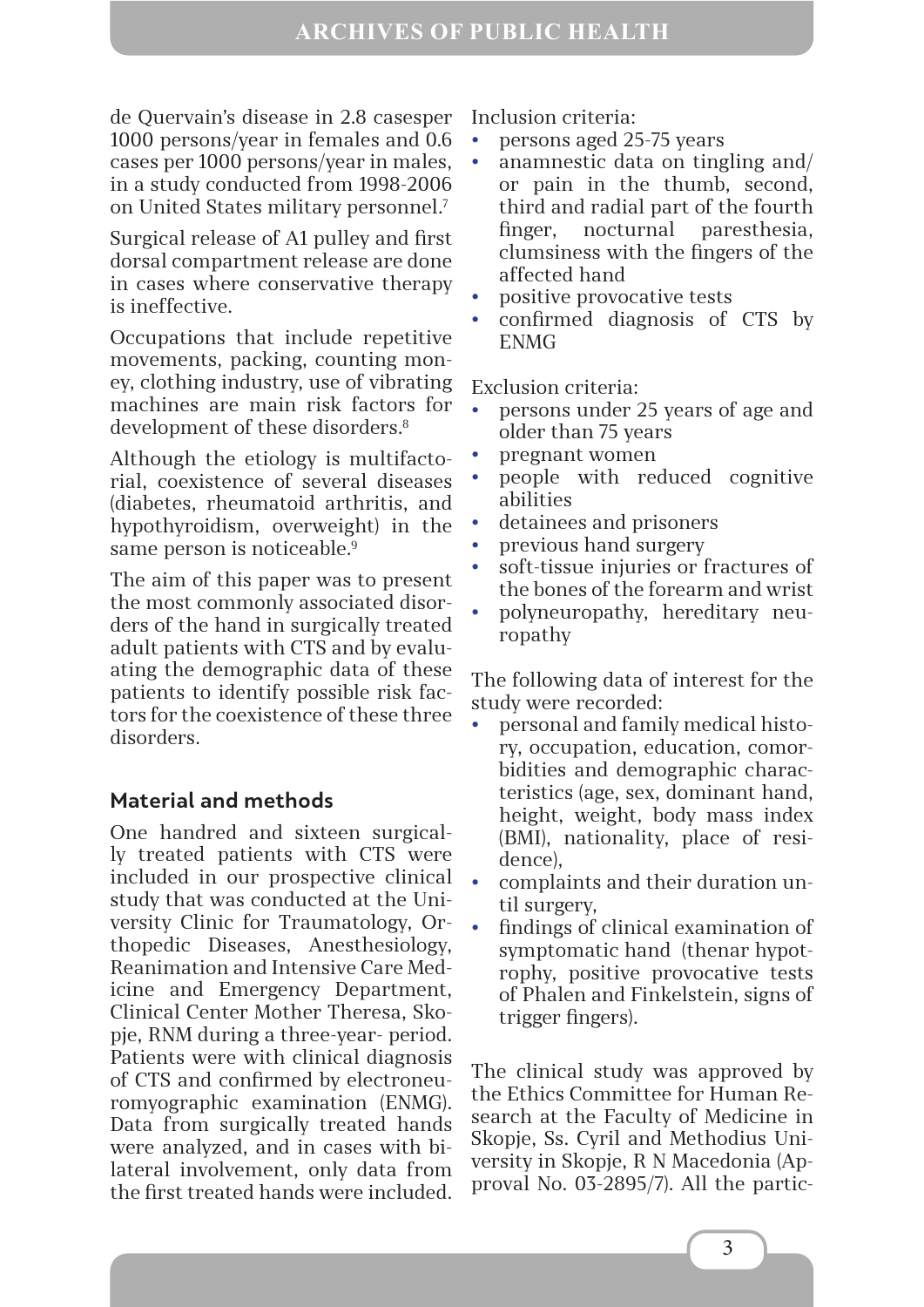ipants were informed and gave their written consent for the examination and surgical procedures.

## **Statistical analysis**

A descriptive-analytical statistical method was used for the statistical processing of the results obtained in the clinical study. Statistical analysis was made with the software SPSS, version 22.0. Descriptive data are presented as mean± standard deviation (SD), or as median. Percentages are given for categorical variables. The threshold for statistical significance was set at  $p<0.05$ .

## **Results**

One hundred and sixteen patients surgically treated at the University Clinic for Orthopedic Diseases in Skopje were enrolled in this study according to the inclusion criteria. They were examined with ENMG prior to the surgical procedure. 74.14% (86) of patients were from Skopje. In the distribution according to the level of education, most of the patients had completed secondary education - 62.9% (73). 86.2% (100) of CTS patients were of Macedonian ethnicity, followed by patients of Albanian - 6% (7), and Serbian ethnicity - 4.3% (5). Two patients were of Turkish and one patient was of Roma ethnicity.

Eighty-seven patients were female and twenty-nine male, with a mean age of 55.41±10.7 years (age range 29- 75). Female patients with CTS were younger than male patients, but the mean age was not statistically significant (p=0.16). The mean age of female patients was 54.6±10.4 and of male patients  $57.83 \pm 10.9$  years.

The body mass index (BMI) had an average value of  $27.7 \pm 5.6$  kg/m<sup>2</sup> and ranged from 27.7 to 46.5 kg/m². 33.6% of patients had normal weight and 30.2% patients were obese. The body mass index did not differ significantly between patients according to their gender (p=0.71).

36.2% of patients smoke more than 20 cigarettes per day.

Table 1 shows the percentage of comorbidities in operated patients. 63.8% of patients with CTS had one or more comorbidities, mainly joint diseases (polyarthritis), tenosynovitis and diabetes mellitus - 24.1%, 19% and 18,1%, respectively. (Table 1)

**Table 1.** Comorbidities in patients with CTS

| Other diseases                    | $n(\%)$    |
|-----------------------------------|------------|
| absent                            | 42 (36.21) |
| present                           | 74 (63.79) |
| 1. Hypothireosis                  | 3(2.59)    |
| 2. Diabetes mellitus              | 21(18.1)   |
| 3. Matebolic diseases             | 4(3.45)    |
| 4. Rheumatic diseases             | 6(5.17)    |
| 5. Thenosynovitis                 | 22 (18.96) |
| 6. Chronic renal failure          | 8(6.9)     |
| 7. Osteoporosis                   | 5(4.31)    |
| 8. Joint diseases (Polyarthritis) | 28 (24.14) |
| 9. Malignant diseases             | 3(2.59)    |
| 10. Cardiovascular diseases       | 11(9.48)   |
| 11. Discopathy                    | 13 (11.21) |
| (cervical or lumbal)              |            |
| 12. Psychic diseases              | 3(2.59)    |

CTS – carpal tunnel syndrome

The type and duration of the complaints and the clinical findings in the patients were examined. Table 2 presents the most common symptoms and duration of symptoms by gender. The results obtained showed that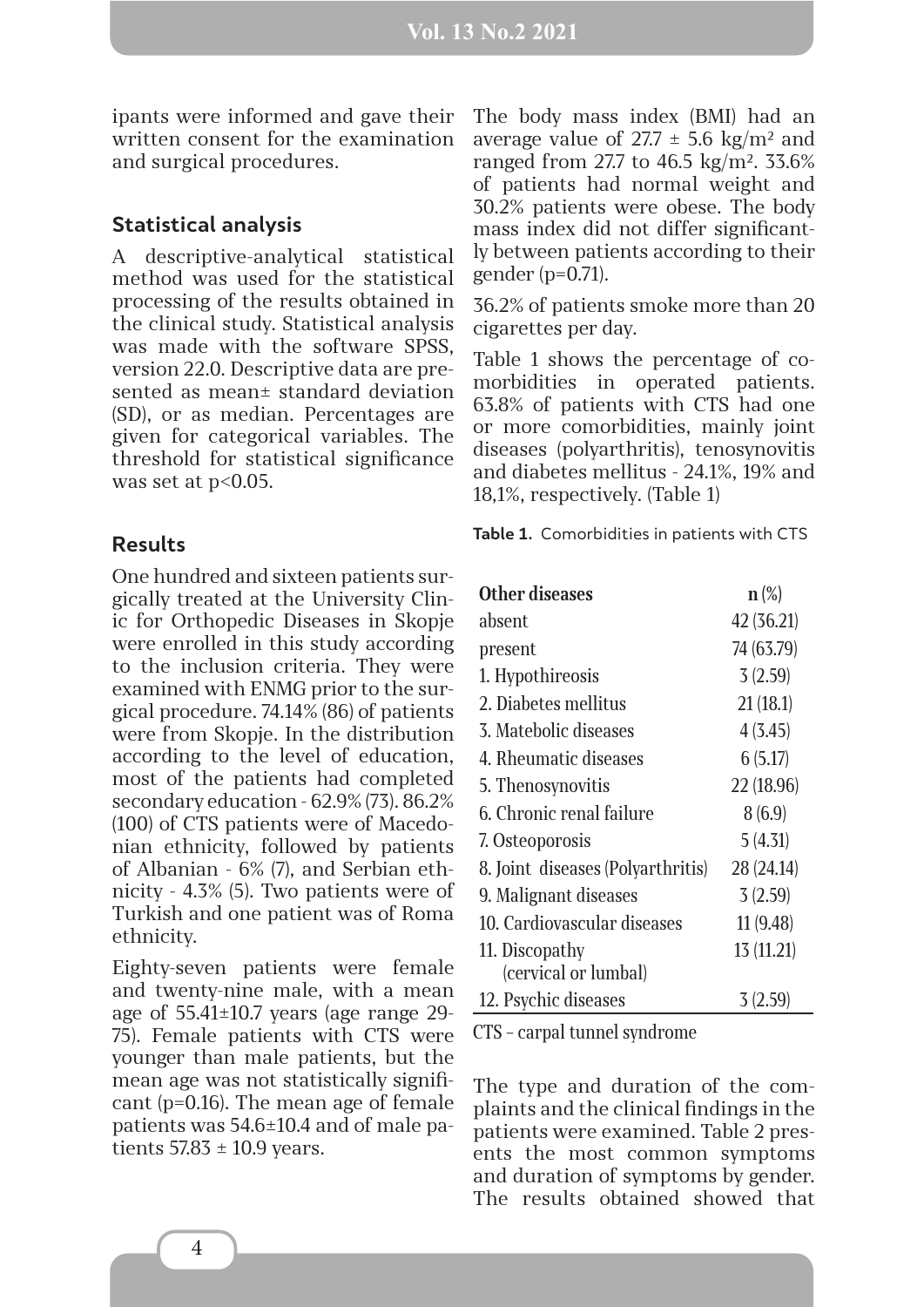all patients complained on tingling and numbness in the thumb, second, third and radial side of the fourth finger. 17.2% of CTS patients had pain during daytime. Nocturnal pains and sleep disturbance were predominant symptoms in 47.4% of patients. Sleep disturbance and clumsiness of the hands were positive in 35.35% patients, who also had hypotrophy of thenar and muscle weakness. The symptomatology was significantly dependent on the gender of the patients, (p=0.034), meaning that 55.2% male patients complained more on tingling, nocturnal pains, sleep disturbances and clumsiness compared to 28.7% female patients. Duration of characteristic symptoms of more than 2 years was noted in 50.9% (59) of CTS patients. Male patients had longer duration of symptoms but without statistically significant difference (p=0.13) (Table 2).

62.1% of patients had a positive provocative test of Phalen on clinical examination and 37.93% of patients had hypotrophy of thenar preoperatively. 95.69% of patients were right-handed. Open carpal tunnel release (OCTR) under local anesthesia was performed in all patients. Of them, 56.9% were on the right hand and 43.1% on the left hand.

Table 3 presents the percentage of concomitant disorders in 116 surgically treated patients for CTS. Duration of symptoms due to these disorders was from 2-6 months. 18% of these patients underwent additional surgical procedures. 15.51% of these patients were diagnosed with trigger fingers and de Quervain's disease upon admittance for OCTR. All trigger fingers and thumbs were in the third stage of Green's classification (locking in flexion and assisted exten-

|  |  |  |  |  | Table 2. Distribution of patients with CTS according to symptomatology and gender |  |  |
|--|--|--|--|--|-----------------------------------------------------------------------------------|--|--|
|--|--|--|--|--|-----------------------------------------------------------------------------------|--|--|

| <b>Variables</b>                                            |     | gender                              |                                                 |                   |  |  |
|-------------------------------------------------------------|-----|-------------------------------------|-------------------------------------------------|-------------------|--|--|
|                                                             |     | <b>Female</b><br>$n\left(\%\right)$ | <b>Male</b><br>$n\left(\frac{\infty}{6}\right)$ | p-level           |  |  |
| <b>Main complaints</b>                                      |     |                                     |                                                 |                   |  |  |
| <b>Tingling</b>                                             | 116 | 87(75%)                             | 29 (25%)                                        |                   |  |  |
| Tingling, pains,                                            | 20  | 17(19.54)                           | 3(10.34)                                        | $\chi^2 = 6.73$   |  |  |
| Tingling, pains, sleep disturbance                          | 55  | 45 (51.72)                          | 10 (34.48)                                      | $p = 0.034$ sig   |  |  |
| Tingling, pains, sleep disturbance clumsiness<br>with hands | 41  | 25(28.74)                           | 16(55.17)                                       |                   |  |  |
| <b>Duration of symptoms</b>                                 |     |                                     |                                                 |                   |  |  |
| $6 - 12$ months                                             | 15  | 10 (11.49)                          | 5(17.24)                                        | $\gamma^2 = 4.08$ |  |  |
| $12 - 24$ months                                            | 42  | 36 (41.38)                          | 6(20.69)                                        | $p = 0.13$ ns     |  |  |
| $>$ 24 months                                               | 59  | 41(47.13)                           | 18 (62.07)                                      |                   |  |  |

p (Pearson Chi-square), CTS-carpal tunnel syndrome

following OCTR as "one-stage procedure" under local anesthesia. 2.58% of female patients were diagnosed

sion). They were surgically treated with tumor-like lesions and they were surgically treated 3 months after OCTR (Table 3).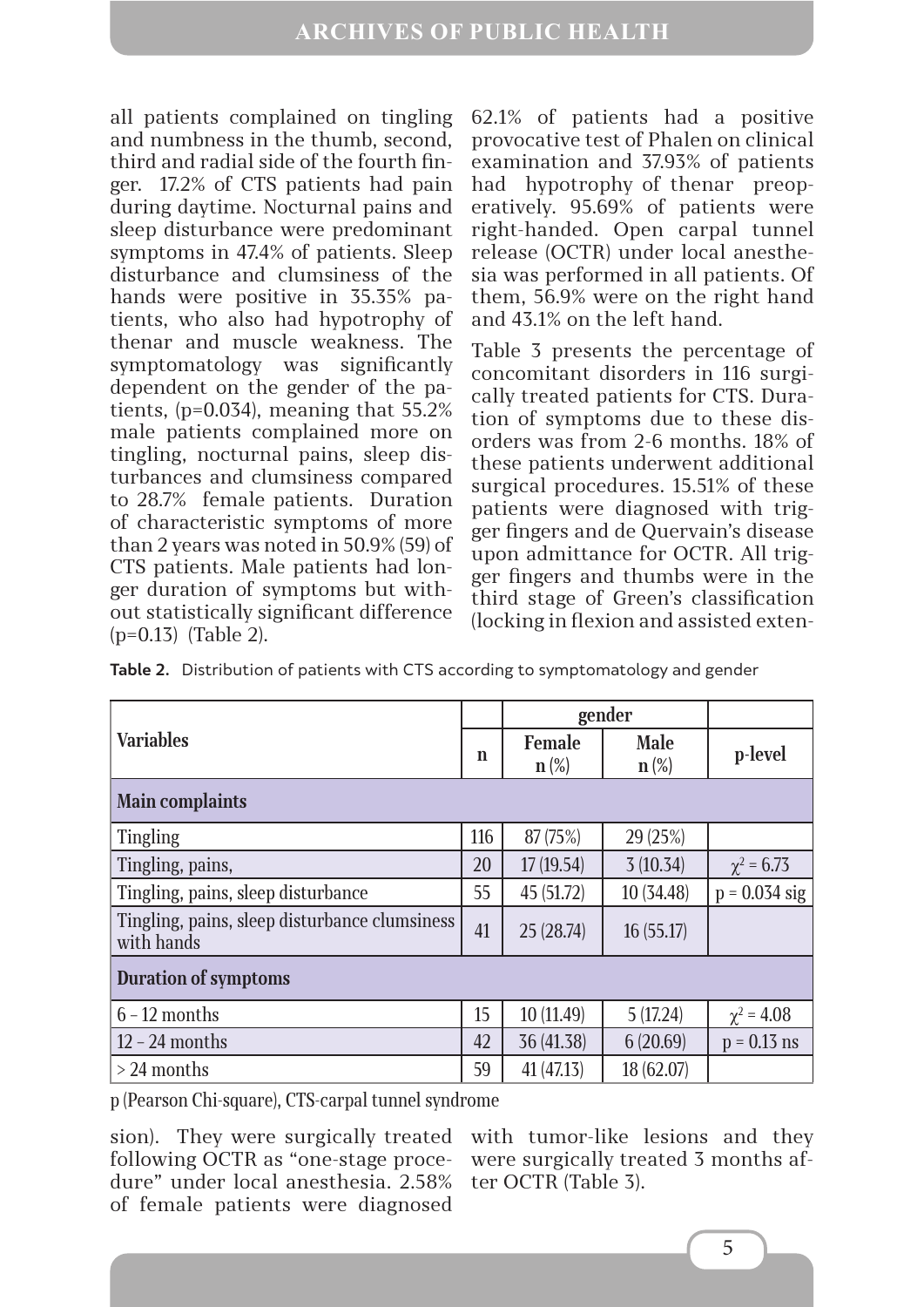| <b>Concomitant disorder</b>        |            | gender        |             |  |
|------------------------------------|------------|---------------|-------------|--|
|                                    | $n(\%)$    | <b>Female</b> | <b>Male</b> |  |
| none                               | 95 (81.89) |               |             |  |
| Trigger thumb                      | 11(9.48)   | Ŏ             |             |  |
| Trigger fingers (third and fourth) | 6(5.17)    |               |             |  |
| De Quervain's disease              | 1(0.86)    |               |             |  |
| TLL                                | 3(2.58)    |               |             |  |

**Table 3.** Percentage of patients with CTS and additional concomitant disorder on the same hand

TLL–tumor-like lesions (1 Ganglioma, 2 benign giant-cell tumors of tendon sheet), CTS –carpal tunnel syndrome

### **Discussion**

CTS, trigger fingers and de Quervain's disease are so called "disorders of entrapped nerves and tendons". They are a result of special anatomy of the hand adjusted for fulfillment of precisely coordinated movements. Special anatomy of tunnels with bone floors and soft-tissue roofs allows the passage and facilitates movements of nerves and tendons. Mutual existence of CTS and stenotic tenosynovitis (trigger finger and de Quervain's disease) with different times of occurrence refer to common etiological factors that act on a similar anatomical structure and lead to inadequacy of the space in the bone-fibrous tunnel and its contents (nerve and tendon), resulting in morphological and functional changes of both of them. The clinical picture depends on the duration of chronic pressure on the median nerve or tendons. In the beginning symptoms are similar, while in later stages, when more changes develop due to prolonged pressure, the differentiation of these disorders becomes clearer.

Our results presented in Table 1 show that about 63% of patients with CTS had one or more comorbidities. 33% of respondents suffered from cardiovascular, metabolic and hormonal diseases, which are possible causes for the microvascular changes expressed mostly in nerves located in narrow bone-fibrous tunnels such as the median nerve.<sup>10, 11</sup>

Other comorbidities (rheumatic diseases, tenosynovitis, arthritic changes and chronic renal failure) may also be responsible for the increased chronic pressure of the median nerve at the level of the carpal tunnel. It is assumed that this leads to many alterations, especially intraneural circulation that cause morphological changes of the nerve in the form of swelling and change shape, with progressive demyelination, eventual axonal degeneration and fibrosis.12

Histopathological studies of stenotic tenosynovitis have shown that noninflammatory hypertrophy and fibrosis of tendon sheath are biggest at the level of the first annular pulley and there is deposition of an abundant extracellular matrix with chondroid in the deep parts of the pulley. These changes lead to difficult movement, i.e. sliding of the flexor tendons in the inner lining.13

A similar process develops in de Quervain's disease. Thickening of the tendon sheath due to mucopolysaccharide deposition and myxoid degeneration corresponding to chronic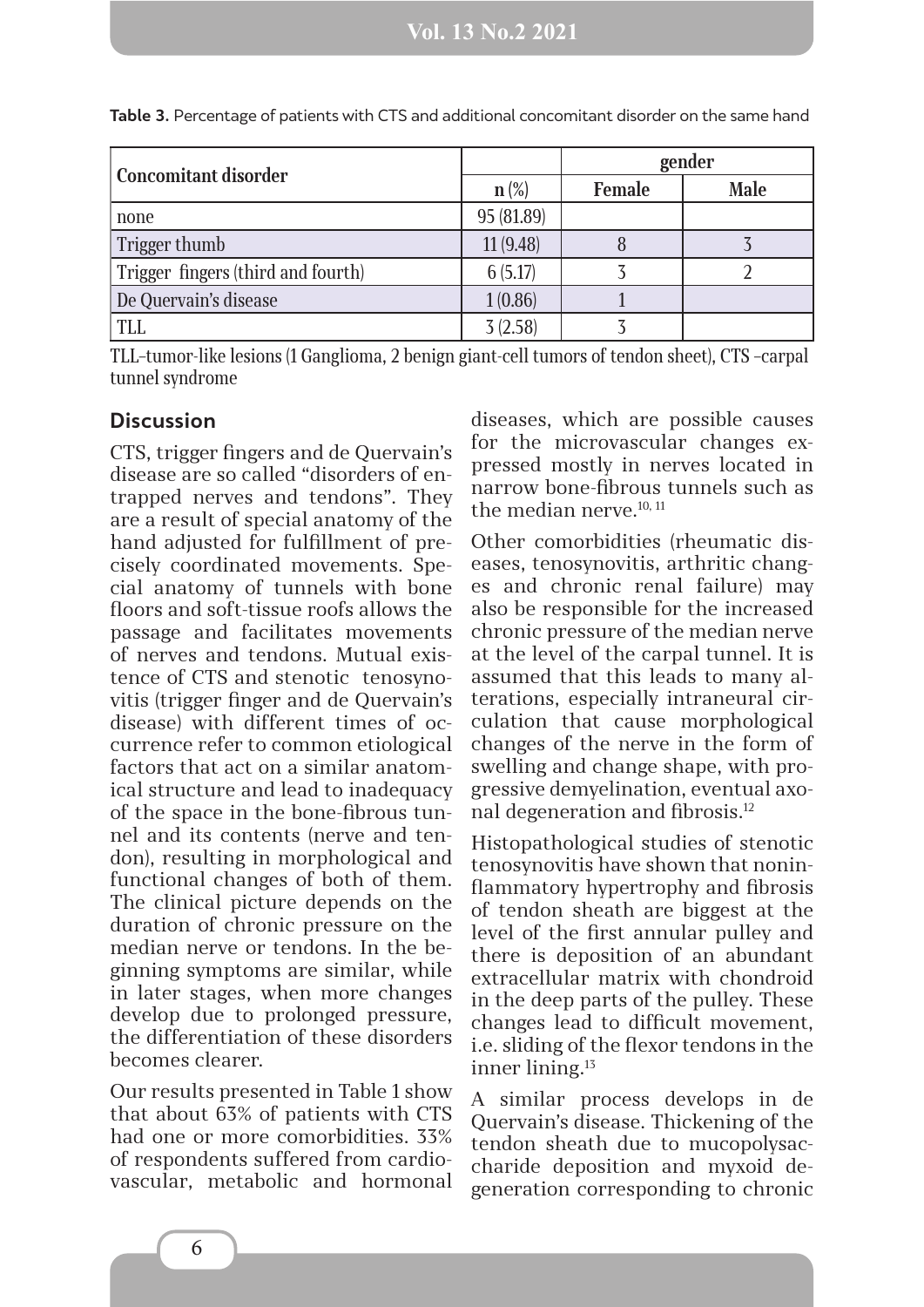degenerative changes, rather than an inflammatory reaction, was demonstrated in a study conducted in England by examining histopathological specimens taken from 23 operatively treated patients with de Quervain's disease.<sup>14</sup>

Some of the comorbidities listed in this paper were: diabetes, cardiovascular and metabolic diseases, hypothyroidism, chronic renal failure, rheumatic diseases.15,16,17,18,19

The results obtained in our study have shown that majority of participants (75%) were of female gender. Female patients in our study were younger than male patients, but the mean age was not found to be statistically significant (p=0.16). This finding was consistent with other studies.<sup>20, 21</sup>

According to the results in Table 2, the duration of symptoms in female patients until surgery was shorter and the functional discomfort was smaller compared to male patients

The symptoms (pain, insomnia, clumsiness and hypotrophy of thenar) as signs of more advanced damage of the median nerve were statistically more common (p=0.034) in males than in females, 55.2% vs 28.7%. The reason for delayed surgery was mostly due to the refusal of the operation, fear of it, reduced funds due to sick leаvе and the fear of losing а job (as obtained from our talks with the participants).

 Overall, more women suffer CTS from than men and it has been reported in a large number of epidemiological studies.22, 23 In a retrospective study done in New Zealand including 2,313 patients who underwent CTR, 61% were female and 39% were male.22 In another study conducted by Farioli et.al. in Italy between 1997 and 2000, an almost 4-fold increase in the

risk of surgically treated CTS was observed in women compared to men among non-manual workers.23 In a study of Nosewicz et al. 60.3% of 967 participants with CTS were females.24

The mean age of female participants in our study was 54.6±10.4, implicating that they were in the reproductive and menopausal period and the hormonal changes during these periods might be responsible for the onset of tissue edema and an increased pressure on the median nerve and tendons.25 Our clinical study confirmed a concomitant presence of CTS, trigger fingers and de Quervain's disease in 15.51% of patients at admittance for CTR. The majority of them were also females, which could be explained by increased work in postpartum period, repetitive movements in taking care of small children and during housework.26 The research by Rottgers also showed concomitant presence of CTS and trigger fingers, even in higher percentage of 61%.27 In other prospective study of 211 patients with trigger finger, 43% were diagnosed with CTS,  $\text{too.}^{28}$ 

Many authors report an increased incidence of trigger fingers on the same hand following CTR. Lin et al. in a retrospective study conducted on 10,420 patients with CTS and 2,605 patients with CTR reported a 6.71% incidence of trigger fingers, while after open decompression of the median nerve, the overall risk of trigger fingers was 3.63 times higher in the operated patients in the first 6 months after the intervention.29 In another study comprising patients with CTS, where 66.7% were female, prevalence of trigger fingers after CTR was 26.3%.30 According to Acar et al., the incidence of occurrence of trigger fingers after open decompression of the median nerve was 13.9%, and if the distal fascia of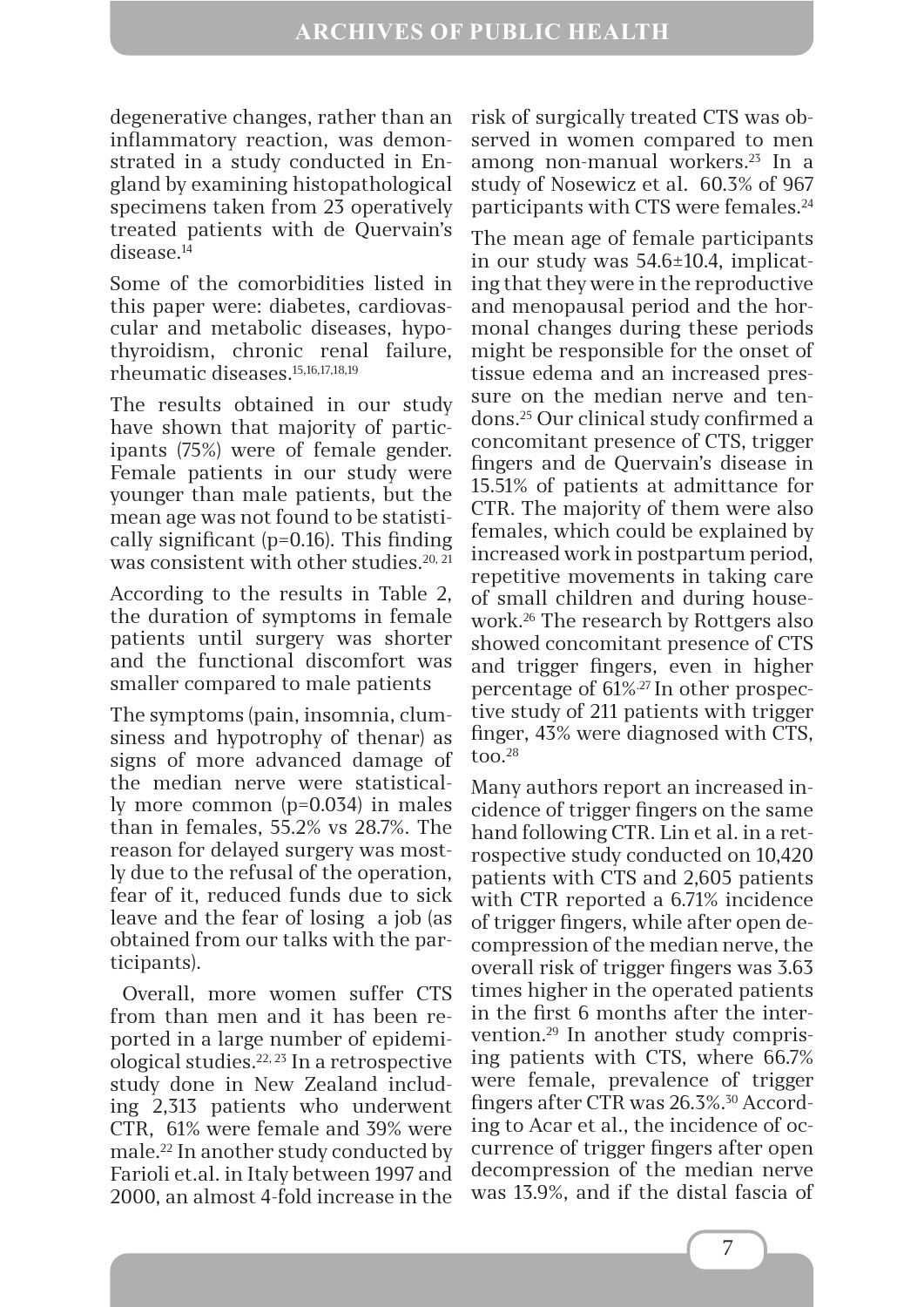the forearm was also released, the incidence was up to 31.3% in patients with more severe EMG findings.<sup>31</sup>

The trigger thumb was the most common finger (9.48%), followed by ring and middle finger (5.17%) in our study. These findings are consistent with data from a study conducted on 497 patients with CTR, of which in 229 patients with postoperatively developed trigger fingers, the thumb was registered in 42.22% after 3.5 months of intervention, and the fourth and third trigger finger were registered in 46.66% after 7.5 months.<sup>32</sup> The thumb and the ring finger were the most common trigger fingers in another study.<sup>33</sup> Some authors explain the more common occurrence of trigger fingers after surgical decompression of the median nerve by the displacement of the tendons of the superficial flexors of the fingers towards the volar, which leads to a mechanical irritation of the tendon sheath and its hypertrophy, usually at the level of the A1 pulley. $34, 35$  However, the existence of trigger fingers without CTS or CTR suggests other, still unknown etiological factors.

Disadvantages of our clinical study were the small number of patients, their inhomogeneity in terms of occupation and comorbidities, and the lack of a control group.

The importance of this paper is that this is the first research in our country, according to the available data, which deals with the association of CTS with simultaneous coexistence of de Quervain's disease and trigger fingers according to precisely defined inclusion and exclusion criteria. The results determined the prevalence of the females at the age of 40-60 years. The research findings can be the basis for further investigation of other risk factors, and thus the detection of possible preventive measures and appropriate treatment.

## **Conclusion**

Our study showed a simultaneous coexistence of CTS and stenotic tenosynovitis -trigger fingers and de Quervain's disease with different time of onset. Our results also indicated that common risk factors were the female gender in patients and the age of 40- 60 years. It might be assumed that common etiological factors, which act on a similar anatomical structure and lead to inadequacy of the space in the bone-fibrous tunnel and its contents (nerve and tendon), result in morphological and functional changes. In order to conduct a more significant statistical analysis and reach valid statistical conclusions, it would be necessary to perform research in the future on large groups of patients with CTS according to certain inclusion criteria in terms of comorbidities, physiological conditions and occupation.

## **References**

- 1. Phalen, G. S. The carpal-tunnel syndrome: seventeen years' experience in diagnosis and treatment of six hundred and fifty-four hands. J Bone Joint Surg 1966; 48A: 211-228.
- 2. Mondelli M, Giannini F, Giacchi M. Carpal tunnel syndrome incidence in a general population. Neurology 2002;58(2):289-94.
- 3. Atroshi I, Gummesson C, Johnsson R, Ornstein E, Ranstam J, Rosén I. Prevalence of Carpal Tunnel Syndrome in a General Population. JAMA 1999;282:153-158.
- 4. Dala-Ali BM, Nakhdjevani A, Lloyd M A, Schreuder FB. The Efficacy of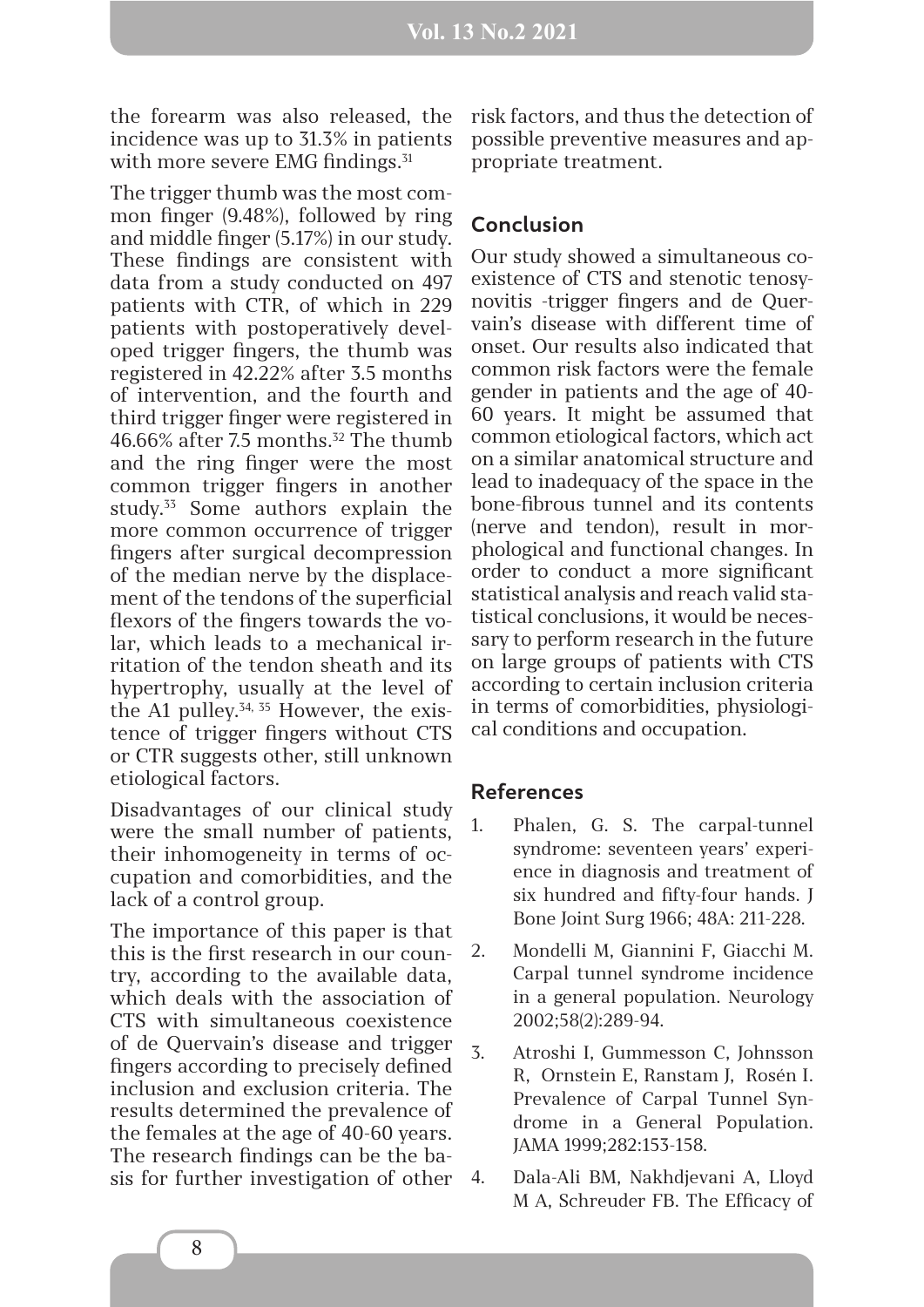Steroid Injection in the Treatment of Trigger Finger. Clinics in Orthopedic Surgery 2012;4:263-268

- 5. Merry SP, O'Grady J S, Boswell C L. Trigger Finger? Just Shoot! Journal of Primary Care & Community Health, Volume 11: 1 –6,
- 6. Walker-Bone K, Palmer KT, Reading I, Coggon D, Cooper C. Prevalence and impact of musculoskeletal disorders of the upper limb in the general population. Arthritis Rheum. 2004;51(4):642–51.
- 7. Wolf JM, Sturdivant R X, Owens B D. Incidence of de Quervain's tenosynovitis in a young, active population. J Hand Surg Am 2009 ;34(1):112-5.
- 8. Palmer KT, Harris EC, Coggon D. Carpal tunnel syndrome and its relation to occupation: a systematic literature review. Occup Med (Lond) 2007;57(1):57-66.
- 9. Karpitskaya Y, Novak CB, Mackinnon SE. Prevalence of smoking, obesity, diabetes mellitus, and thyroid disease in patients with carpal tunnel syndrome. Ann Plast Surg. 2002;48(3):269-73.
- 10. Rempel D, Dahlin L, Lundborg G. Pathophysiology of Nerve Compression Syndromes: Response of Peripheral Nerves to Loading. J Bone Joint Surg 1999;81 А:1600–1610.
- 11. Chang YC, Chiang JH, Lay IS, Lee YC. Increased risk of coronary artery disease in people witha previous diagnosis of Carpal Tunnel Syndrome: A nationwide retrospective population-based case-control study. Biomed Res Int 2019:3171925.
- 12. Ettema A M, Amadio PC, et al. A histological and biochemical study of the subsynovial connective tissue in idiopathic carpal tunnel syndrome.

J Bone Joint Surg 2004; 86A: 1458- 1466.

- 13. Yunoki M, Imoto R, Kawai N, Matsumoto A, Hirashita K. Occurrence of Trigger Finger Following Carpal Tunnel Release. Asian J Neurosurg. 2019; 14(4): 1068–1073.
- 14. Clarke MT, Lyall HA, Grant JW, Matthewson MH. The histopathology of de Quervain's disease. J Hand Surg [Br] 1998; 23 (6): 732-4.
- 15. Yurdakul FG, Bodur H, Cakmak OO, Ates C, Sivas F, Eser F, Tasdelen OY. Оn the severity of carpal tunnel syndrome: diabetes or metabolic syndrome. J Clin Neurol 2015;11(3):234- 240
- 16. Solomon DH, Katz JN, Bohn R, Mogun H. Nonoccupational risk factors for carpal tunnel syndrome. J Gen Intern Med 1999;14:310-314
- 17. Grandizio LC, Beck JD, Rutter MR, Graham J, Klena JC. The incidence of trigger digit after carpal tunnel release in diabetic and nondiabetic patients. J Hand Surg Am 2014; 39: 280-285
- 18. Goshtasby PH, Wheeler DR, Moy OJ. Risk factors for trigger finger occurrence after carpal tunnel release. Hand Surg 2010; 15: 81-87
- 19. Staub F, Dombert T, Assmus H. Carpal tunnel syndrome in haemodialysis patients: analysis of clinical and electrophysiological findings in 268 patients (395 hands). Handchir Mikrochir Plast Chir 2005;37:150-7.
- 20. Tadjerbashi K, Akesson A. Atroshi I. Incidence of referred carpal tunnel syndrome and carpal tunnel release surgery in the general population: Increase over time and regional variations. J Orthop Surg 2019; 27(1):1–5.